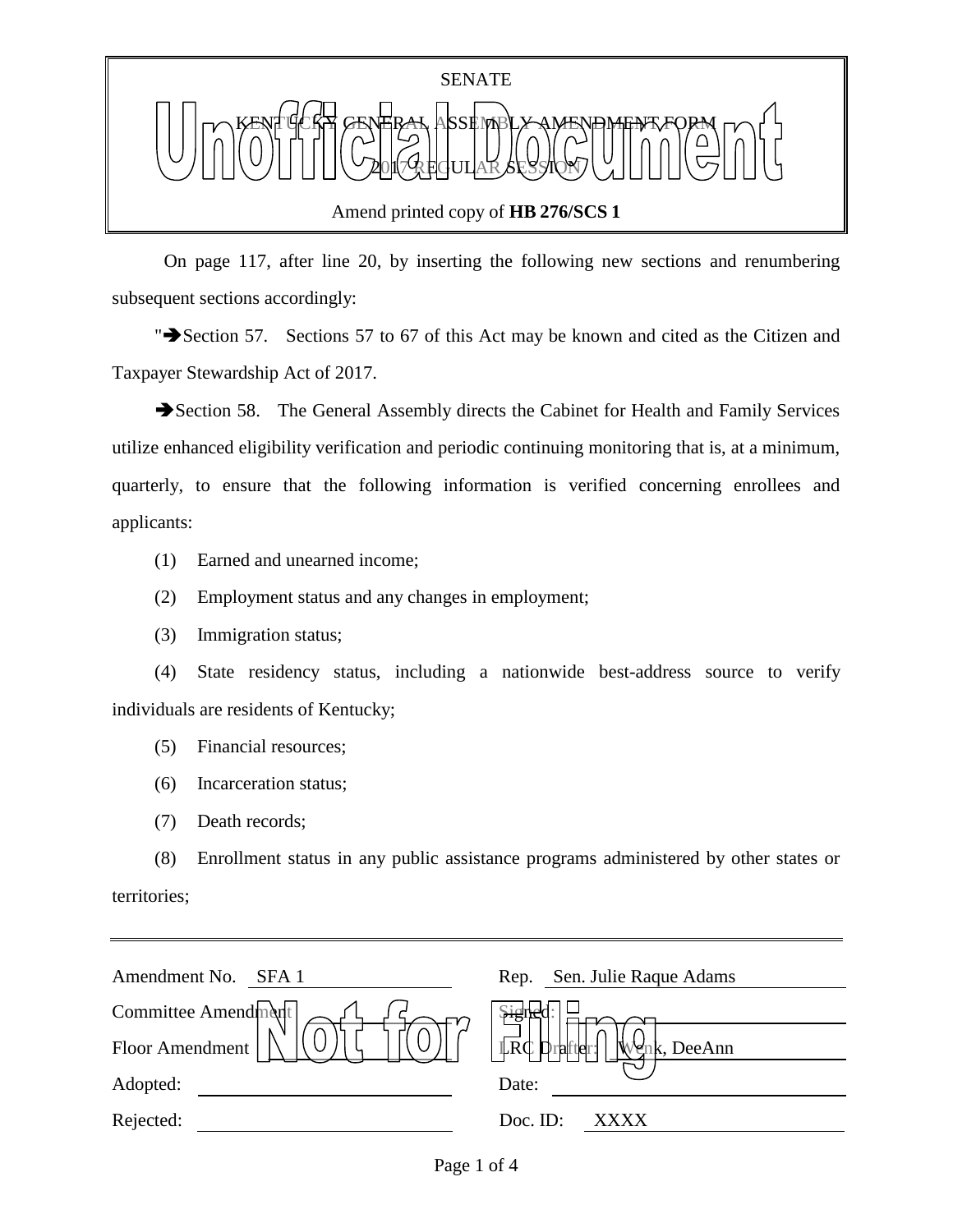

(9) Potential identity fraud or identity theft;

(10) Lottery winnings; and

(11) Asset testing, including a nationwide public records data source of physical asset ownership such as real property, automobiles, watercraft, aircraft, and luxury vehicles or other vehicles owned by the applicant or enrollee.

Section 59. The Cabinet for Health and Family Services, when it receives information pursuant to Section 58 of this Act that may impact an individual's eligibility for assistance programs, shall take the following steps:

(1) Review the individual's case file to determine the impact the new information has on the individual or household's eligibility;

(2) Provide written notice to the individual throughout the investigation;

(3) Provide opportunity to the individual to explain any discrepancies, including an opportunity for a hearing that complies with KRS Chapter 13B; and

(4) Discontinue assistance if there is a substantial risk of fraud, waste, or abuse occurring in that case.

Section 60. When an individual is using food stamps at a grocery store, the General Assembly directs the Cabinet for Health and Family Services to consider using methods to ensure that the benefits from that program go to benefit the household of the cardholder. These methods may include requiring photographic identification be shown by any member of a household using a benefits card.

Section 61. The Cabinet for Health and Family Services may explore the following options when updating its eligibility and monitoring infrastructure:

(1) Signing of memoranda of understanding or agreement with any state agency necessary to share or acquire needed information pursuant to Sections 58 or 60 of this Act;

(2) Use of independent vendors to provide the information referenced in Section 58 of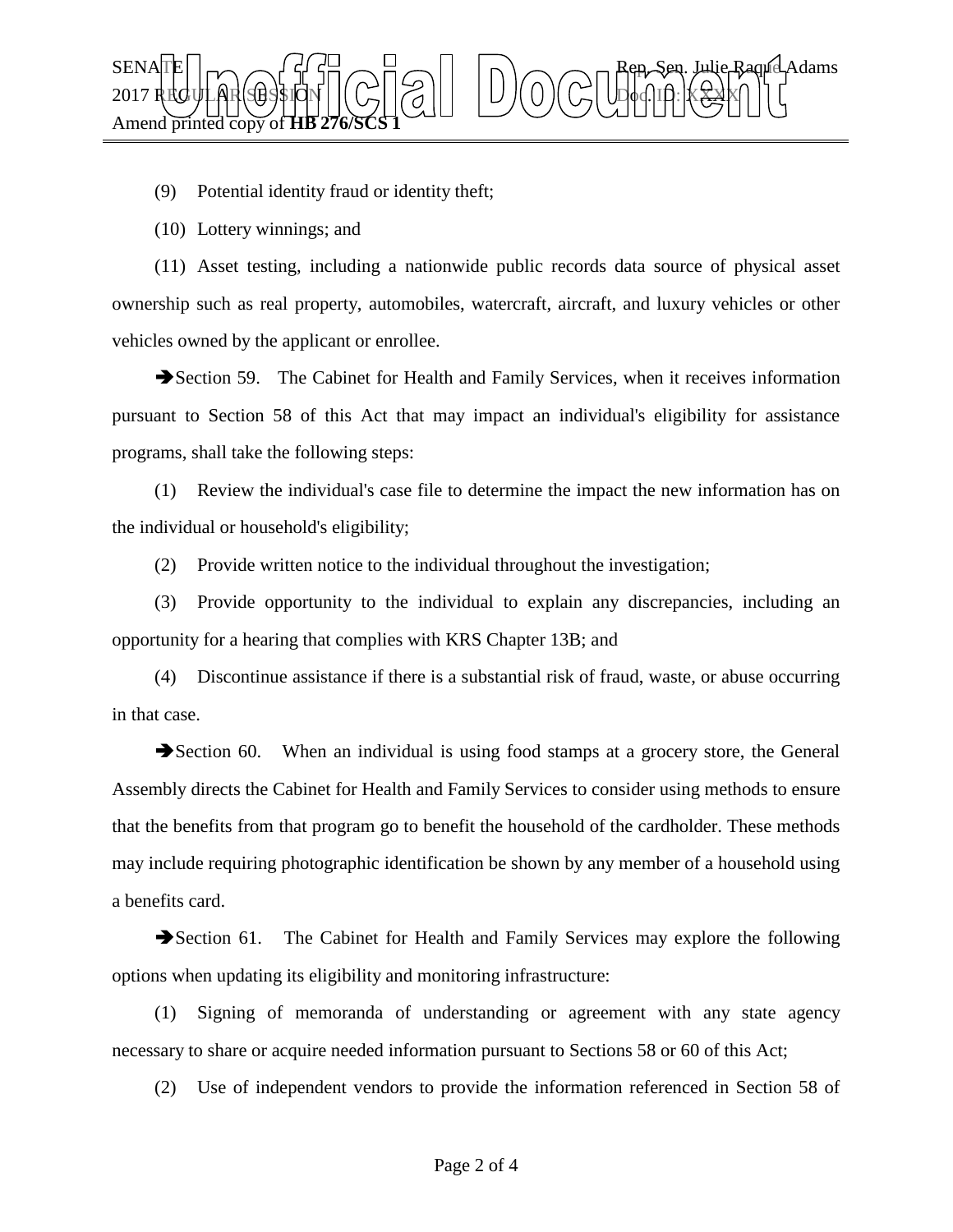

this Act if the agreement with the a vendor includes a requirement of an annualized saving that exceeds the state's total annual cost;

(3) Use of public or private grants to research the abuse of food stamps or other public programs; and

(4) The use of multi-state collaborative agreements such as the National Accuracy Clearinghouse, to share information and pool staff or resources to better combat waste, fraud, and abuse.

Section 62. (1) The Cabinet for Health and Family Services shall refer suspected cases of fraud to the Office of the Inspector General for investigation, criminal investigation, recovery of improper payments, and collection of civil penalties.

(2) The cabinet shall refer suspected cases of identity fraud to the appropriate county attorney or Commonwealth's attorney office for prosecution.

(3) If a case of suspected fraud results in a conviction, the cabinet shall review legal options to remove an enrollee from other public assistance programs and garnish wages until an equal amount of the benefits fraudulently received is recovered.

(4) The cabinet shall refer any suspected cases of fraud, misrepresentation, or inadequate documentation discovered pursuant to the appropriate state or local agencies for review of eligibility discrepancies in any other public programs.

Section 63. The General Assembly directs that in no case shall the resource limit standards of the food stamp program exceed the standards specified in 7 U.S.C. sec. 2014(g)(1), unless expressly required by federal law. In no case shall categorical eligibility exempting households from these resource limits be granted for any non-cash, in-kind or other benefit, unless expressly required by federal law.

Section 64. The General Assembly directs the Cabinet for Health and Family Services to not seek, apply for, accept, or renew any waiver of the requirements established under 7